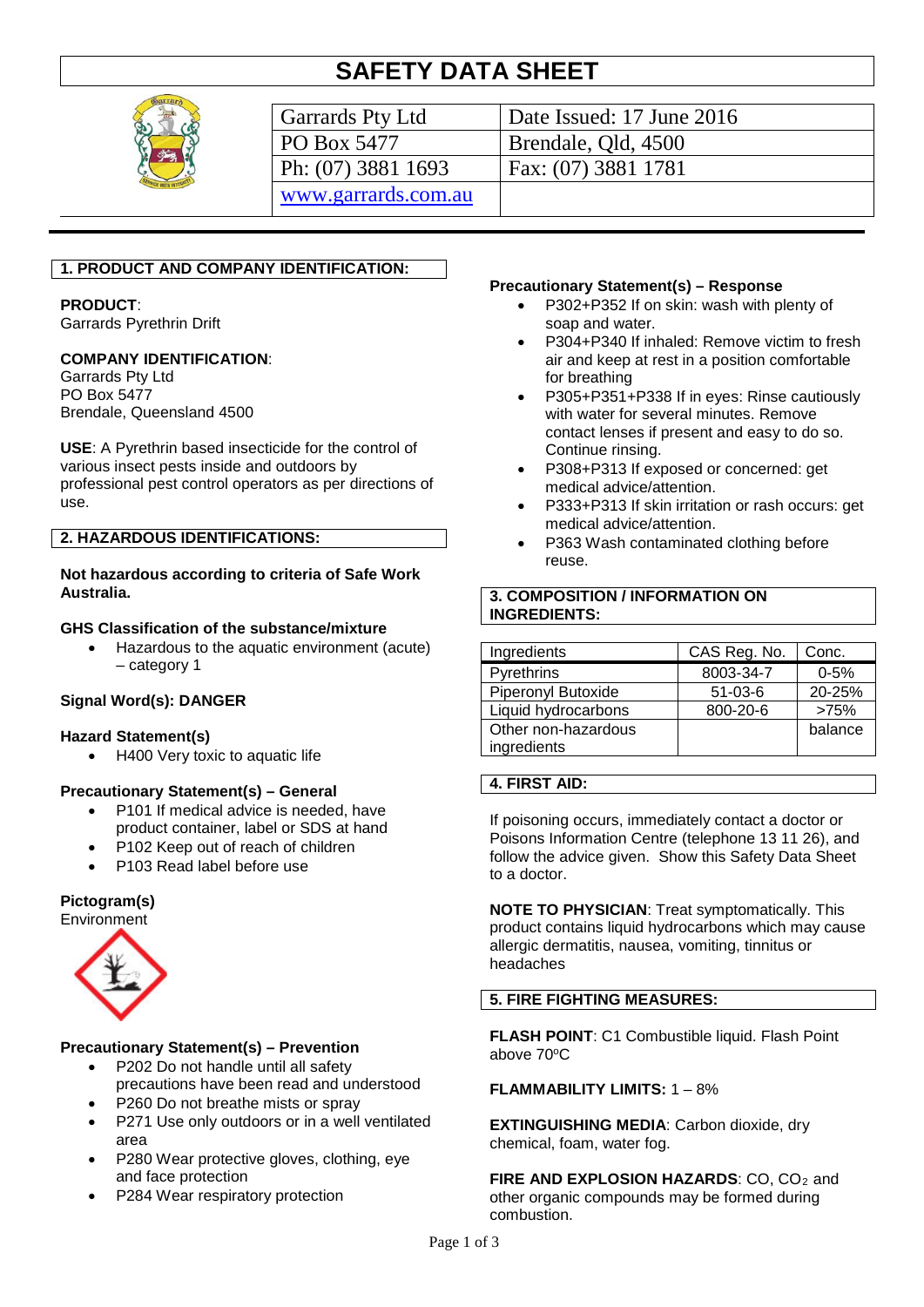# **SAFETY DATA SHEET**



| Garrards Pty Ltd    | Date Issued: 17 June 2016 |
|---------------------|---------------------------|
| PO Box 5477         | Brendale, Qld, 4500       |
| Ph: (07) 3881 1693  | Fax: (07) 3881 1781       |
| www.garrards.com.au |                           |

**FIRE-FIGHTING EQUIPMENT**: When fighting fires involving significant quantities of this product, wear safety boots, non-flammable overalls, gloves, hat goggles and self-contained breathing apparatus. All skin should be covered.

#### **6. ACCIDENTAL RELEASE MEASURES:**

# **ACTION TO TAKE FOR SPILLS**:

In case of spills it is important to take all steps necessary to:

- Remove all sources of ignition
- Avoid eye and skin contact.
- Avoid contamination of waterways.
- 1. Keep all bystanders away.
- 2. Wear full-length clothing, rubber gloves and eye goggles or faceshield.
- 3. Reposition any leaking containers so as to minimise further leakage.
- 4. Dam and absorb spill with an absorbent material (e.g. vermiculite, sand or soil).
- 5. Place contaminated material in a labeled container for disposal as per state regulations.
- 6. DO NOT flush down drains or incinerate spilled product or containers.

# **7. HANDLING AND STORAGE:**

Store in its closed original container in a cool, dry, well ventilated area out of direct sunlight. Keep away from access by children or animals.

#### **8. EXPOSURE CONTROL / PERSONAL PROTECTION:**

# **EXPOSURE GUIDELINES**:

Pyrethrins: NOEL: 10 mg/kg bw/day (rats), ADI: 0.04 mg/kg bw (man), PEL: 5 mg/m3

**ENGINEERING CONTROLS**: Natural ventilation only except in confined spaces where a local exhaust fan should be provided while handling the concentrate.

**RECOMMENDATIONS FOR MANUFACTURING, COMMERCIAL BLENDING, AND PACKAGING WORKERS**: Eye washing and shower facilities available.

**EYE / FACE PROTECTION**: Face and eye protection should be worn. For help in selecting suitable equipment consult AS 1336 and AS/NZS 1337.

**SKIN PROTECTION:** Wear chemical resistant PVC or rubber gloves. Wear cotton overalls and washable cotton hat. Wear boots. For help in selecting suitable gloves consult AS 2161. For help in selecting suitable clothing consult AS 2919. For help in selecting boots consult AS/NZS 2210

**RESPIRATORY PROTECTION**: Avoid inhaling spray mist. For help in selecting suitable equipment consult AS/NZS 1715.

#### **APPLICATIONS AND ALL OTHER HANDLERS**:

After handling this product always wash hands before smoking, eating, drinking or using the toilet. Wash contaminated clothing and other protective equipment before storing or re-using.

# **9. PHYSICAL AND CHEMICAL PROPERTIES:**

**APPEARANCE**: Straw coloured liquid. **ODOUR**: Mild solvent odour **SOLUBILITY IN WATER**: Immiscible **SPECIFIC GRAVITY:** 0.82 **BOILING POINT: 190 - 210°C PER CENT VOLATILES**: 98% **CORROSIVENESS:** Non corrosive

# **10. STABILITY AND REACTIVITY**

**STABILITY**: This product is unlikely to spontaneously decompose.

**INCOMPATIBILITY**: No data available.

#### **HAZARDOUS DECOMPOSITION PRODUCTS**:

Carbon dioxide, and if combustion is incomplete, carbon monoxide and smoke. Water.

**HAZARDOUS POLYMERIZATION**: This product is unlikely to spontaneously polymerise.

# **11. TOXICOLOGICAL INFORMATION:**

Pyrethrins active ingredient: Dermal LD<sub>50</sub> (rabbit) 300 mg/kg Oral  $LD_{50}$  (rat) 200 mg/kg

#### **12. ECOLOGICAL INFORMATION:**

Pyrethrins are very toxic to fish and other aquatic organisms, however they have little residual activity and break down rapidly upon exposure to sunlight. Avoid contamination and run-off into the aquatic environment.